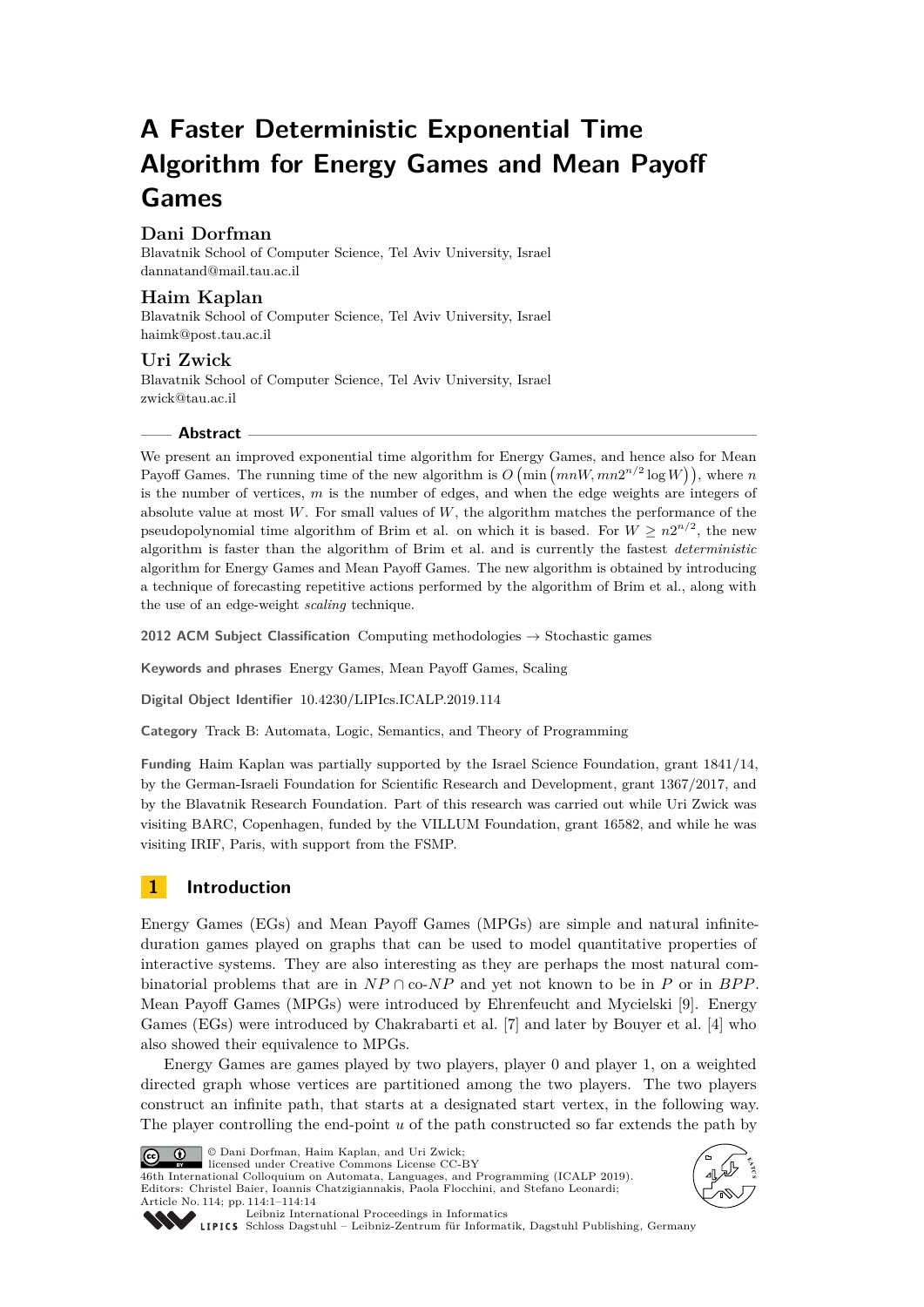choosing an edge emanating from *u*. Let  $w_1, w_2, \ldots$  be the weights of the edges on the path constructed. Player 0 wins this play if  $\liminf_{n\to\infty}\sum_{i=1}^n w_i > -\infty$ , i.e., if there exists an initial finite *energy level c* such that  $c + \sum_{i=1}^{n} w_i \geq 0$ , for every  $n \geq 1$ . Player 1 wins otherwise. Player 0 wins the game from an initial vertex *u* if she can ensure a winning play from *u*, no matter what player 1 does. It is known that if player 0 can win from a certain vertex, then she can also do it using a *positional strategy*, i.e., a deterministic strategy in which the edge chosen depends only on the current vertex. Furthermore, she has a single positional strategy using which she wins from all the vertices from which she can win. Solving an EGs amounts to finding the winner from each vertex, and possibly an optimal positional strategy and the minimal energy level required from every winning vertex.

Parity Games (PGs) form a very special sub-class of MPGs. In a recent breakthrough, Calude et al. [\[6\]](#page-12-3) obtained a deterministic quasipolynomial  $n^{O(\log n)}$ -time algorithm for PGs, where *n* is the number of vertices. (Variants of their algorithm were obtained by [\[3,](#page-12-4) [10,](#page-12-5) [13,](#page-12-6) [18,](#page-13-1) [21\]](#page-13-2).) Unfortunately, these techniques do not seem applicable to MPGs and EGs. (See [\[11\]](#page-12-7).) The currently fastest algorithm for these games, as well as the more general (turn-based) Stochastic Games (SGs), is a sub-exponential  $2^{\tilde{O}(\sqrt{n})}$  ([\[1,](#page-12-8) [2,](#page-12-9) [16,](#page-13-3) [17,](#page-13-4) [23\]](#page-13-5)). These sub-exponential algorithms are based on randomized pivoting rules for the simplex algorithm devised by Kalai [\[19,](#page-13-6) [20\]](#page-13-7) and Matoušek, Sharir and Welzl [\[24\]](#page-13-8). The fastest known deterministic algorithms for EGs and MPGs are the exponential  $O(mn2^n \log W)$ -time algorithm of Lifshits and Pavlov  $[22]$ ,<sup>[1](#page-1-0)</sup> and a pseudo-polynomial  $O(mnW)$ -time algorithm of Brim et al. [\[5\]](#page-12-10).<sup>[2](#page-1-1)</sup> Polynomial time algorithms for EGs with very special weight structures were obtained by Chatterjee et al. [\[8\]](#page-12-11).

The simple and elegant *O*(*mnW*)-time algorithm of Brim et al. [\[5\]](#page-12-10), henceforth referred to as the BCDGR algorithm, is a *progress measure lifting* algorithm for solving EGs. MPGs are essentially equivalent to EGs ([\[4\]](#page-12-2)), hence the algorithm can also be used to solve MPGs. The lifting technique used by Brim et al. is similar to the *value iteration* technique used by Zwick and Paterson [\[26\]](#page-13-10) on MPGs.

We present an improvement of the BCDGR algorithm that runs in *O*(min{*mnW,*  $mn2^{n/2}\log W$ })-time. The new algorithm is always as fast as the BCDGR algorithm and strictly faster when  $W = \omega(n2^{n/2})$ . The running time of the new algorithm can be made to be  $O(poly(n)2^{n/2})$ , without any dependence on *W*, assuming that arithmetic operations on integers of absolute value  $O(nW)$  take constant time. (Details will appear in the full version of the paper.) The new algorithm is currently the fastest *deterministic* algorithm for EGs and MPGs when  $W \geq n2^{n/2}$ .

The new algorithm uses two new ideas. The first is a technique for predicting sequences of update steps that are performed repetitively by the BCDGR algorithm, and achieving the net effect of these repetitions much more quickly. To make this approach work, a second idea, that of *scaling*, needs to be used. Scaling is a well-known technique used in various combinatorial optimization problems such as shortest paths, flow problems, matching problems etc. (See, e.g., [\[12,](#page-12-12) [14,](#page-12-13) [15\]](#page-12-14).) A scaling algorithm first divides all edge weights by 2, rounds them up so that they remain integers, solves the reduced problem recursively, and then converts the solution of the reduced problem to a solution of the original algorithm. It is quite natural to try to use the scaling technique on EGs or MPGs. However, naïve or

<span id="page-1-0"></span><sup>1</sup> For solving EGs, and for deciding whether the values of a MPG are non-negative, the log *W* factor in the running time of [\[22\]](#page-13-9) is not needed.

<span id="page-1-1"></span><sup>&</sup>lt;sup>2</sup> Recently, Fijalkow et al. [\[11\]](#page-12-7) gave an  $O(mn(nW)^{1-1/n})$ -time algorithm for solving MPGs. This, however, is never asymptotically better than  $O(\min\{mnW, mn2^n\})$ , as  $W^{1-1/n} < \frac{1}{2}W$  only if  $W \ge 2^n$ .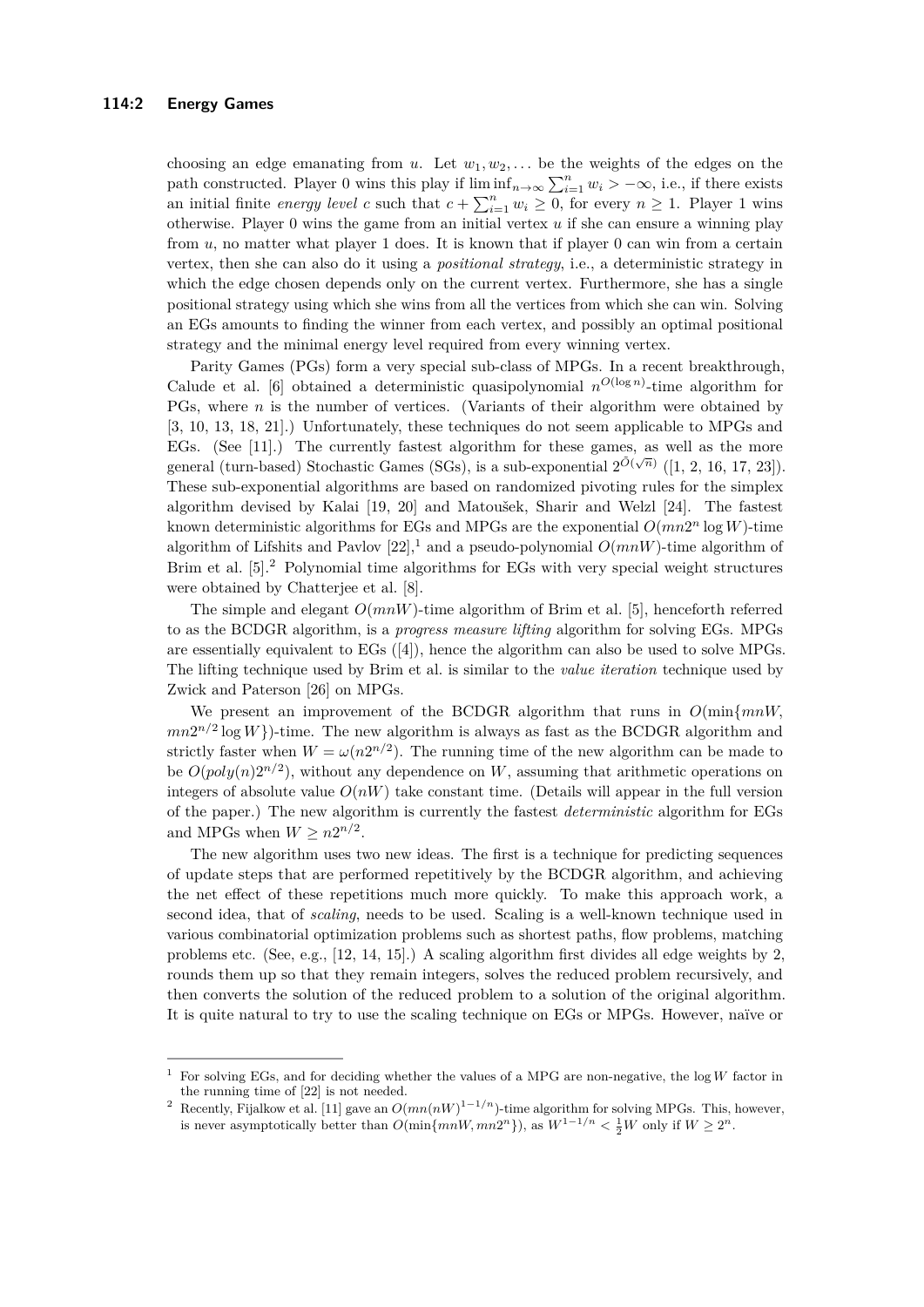direct approaches do not seem to give any improvement. To the best of our knowledge, the algorithm presented here is the first algorithm that successfully uses scaling for speeding up the solution of EGs and MPGs.

An EG, MPG or SG is said to be *binary* if the outdegree of each vertex is 2. It is known that binary EGs, MPGs and SGs can be modeled as *Acyclic Unique Sink Orientations* (AUSOs) (see, e.g., [\[23,](#page-13-5) [25\]](#page-13-11)). Solving a game is then equivalent to finding the *sink* of the associated AUSO. The fastest deterministic sink-finding algorithm runs in  $O(1.606<sup>n</sup>)$ -time. Our new algorithm is faster than this algorithm and works for all games, not only binary.

The rest of the paper is organized as follows. In the next section we provide some definitions and basic results and briefly review the algorithm of Brim et al. [\[5\]](#page-12-10) on which our new algorithm is based. In Section [3](#page-4-0) we present our new algorithm. In the full version of the paper we describe energy games on which the new algorithm requires  $\Omega(2^{n/2})$  time, showing that our analysis is essentially tight. We end in Section [4](#page-11-0) with concluding remarks and open problems.

# **2 Preliminaries**

A **game graph** is a tuple  $\Gamma = (V_0, V_1, E, w)$ , where  $V = V_0 \cup V_1$  is the set of vertices,  $E \subseteq V \times V$  is the set of edges, and  $w : E \to \mathbb{Z}$  is a weight function. We assume that  $V_0 \cap V_1 = \emptyset$  and that each vertex has at least one outgoing edge. The sets  $V_0$  and  $V_1$  are the sets of vertices controlled by player 0 and player 1. A *positional strategy* of player *i* is a mapping  $\sigma: V_i \to E$  such that for every  $v \in V_i$  we have  $(v, \sigma(v)) \in E$ . Given *positional strategies*  $\sigma_0, \sigma_1$  of player 0 and player 1 and an initial vertex  $v_0$ ,  $play(v_0, \sigma_0, \sigma_1) = v_0, v_1, \ldots, v_i, \ldots$  is the infinite walk resulting from  $\sigma_0$  and  $\sigma_1$  starting at  $v_0$ .

An **Energy-Game** is an infinite game on a game graph Γ. Player 0 wins from an initial vertex  $v_0 \in V$  if and only if there exists a positional strategy  $\sigma_0$ , and a finite *energy level*  $c = c(v_0)$ , such that for every positional strategy  $\sigma_1$  of player 1, we have  $c + \sum_{i=0}^{n-1} w(v_i, v_{i+1}) \ge 0$ , for every  $n \ge 1$ , where  $play(v, \sigma_0, \sigma_1) = v_0, v_1, \ldots$ .

We shall refer to a function  $f: V \to \mathbb{N} \cup \{\infty\}$  as a *potential* function.

**► Definition 2.1.** *Let*  $\Gamma = (V_0, V_1, E, w)$  *be an energy-game.* A function  $f: V \to \mathbb{N} \cup \{\infty\}$ *is a feasible potential iff for every*  $v \in V$ :

- *if*  $v \in V_0$ *, then*  $f(v) + w(v, v') \ge f(v')$  *for some*  $(v, v') \in E$ *.*
- *if*  $v \in V_1$ *, then*  $f(v) + w(v, v') \ge f(v')$  *for all*  $(v, v') \in E$ *.*

*We call the potential function*  $g(v) = \min\{f(v) | f \text{ feasible potential}\}$  *the* solution of Γ*.* 

Brim et al. [\[5\]](#page-12-10) proved that *g* is a *feasible* potential and that player 0 wins from *v* if and only if  $g(v) < \infty$ , in which case  $g(v)$  is the minimal required initial energy.

Let  $\Gamma = (V_0, V_1, E, w)$  be an energy-game and let  $f: V \to \mathbb{N} \cup {\infty}$  be a *potential* function. We denote by  $w_f(u, v) = w(u, v) + f(u) - f(v)$  the *modified* weight of  $(u, v)$ . An edge  $(u, v)$ is *valid* with respect to *f* if  $w_f(u, v) \geq 0$ . A vertex  $v \in V_0(V_1)$  is *valid* with respect to *f* if  $(v, v')$  is *valid* with respect to f for some (all)  $(v, v') \in E$ , otherwise we say that *v* is *invalia* with respect to  $f$  (we say just *valid* when  $f$  is clear from the context). An edge  $(v, v')$  is *tight* if  $w_f(v, v') = 0$ . A path *p* is *tight* if all its edges are tight. A vertex  $v \in V_0$  is *tight* if it is *valid* and  $w_f(v, v') \leq 0$  for all  $(v, v') \in E$ . A vertex  $v \in V_1$  is *tight* if it is *valid* and  $w_f(v, v') = 0$  for some  $(v, v') \in E$ . We denote by  $in(u)$  and  $out(u)$  the sets of incoming and outgoing edges from *u*, respectively.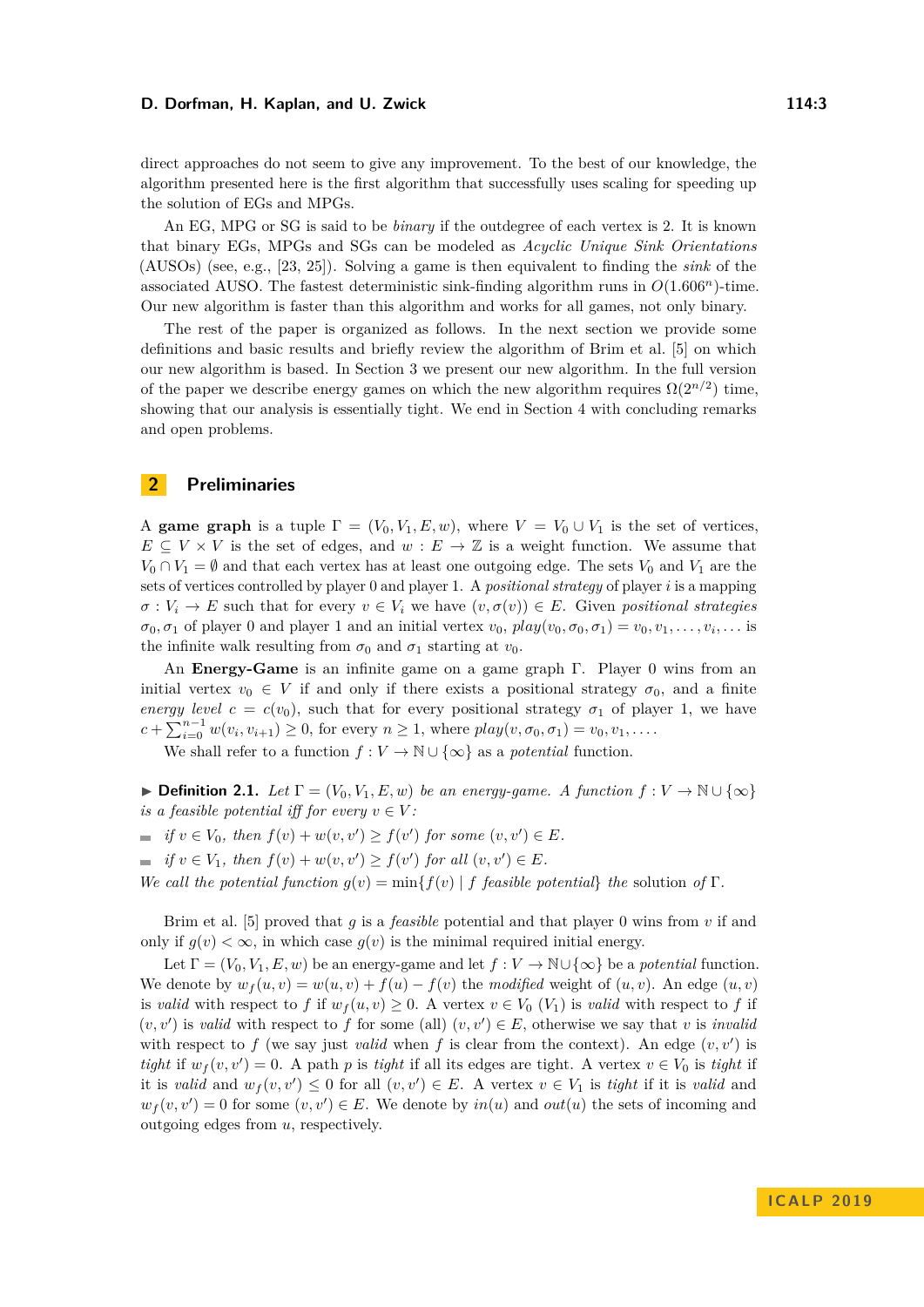### **2.1 The algorithm of Brim et al.**

Brim et al. [\[5\]](#page-12-10) suggested the following algorithm: maintain  $f: V \to \mathbb{N} \cup \{\infty\}$ , starting with  $f \equiv 0$ . As long as there are *invalid* vertices, pick some *invalid* vertex *v* and increase  $f(v)$ to the minimal value that would make *v valid*. It is known that if player 0 can win from a certain vertex, then she can win with an initial energy of at most  $nW$ . Thus, if  $f(v)$  reaches *nW*, we know that *v* is a losing vertex for player 0, and we can let  $f(v) \leftarrow \infty$ .

To efficiently find an invalid vertex, the algorithm maintains a list *L* of *invalid* vertices. When  $f(v)$  of some *invalid* vertex  $v \in V$  is updated, the algorithm checks for every edge  $(v', v) \in in(v)$  that became *invalid* whether *v*' is now also *invalid*. If  $v' \in V_1$ , then this is the case, and *v*' is added to *L*, if it is not already there. If  $v' \in V_0$ , then increasing  $f(v)$ does not necessarily make *v'* invalid, as *v'* may have had other valid edges. The algorithm maintains *count*[*v*<sup>'</sup>], the number of valid edges in *out*(*v*<sup>'</sup>). If (*v*<sup>'</sup>, *v*) was valid, then *count*[*v*<sup>'</sup>] is decremented. If  $count[v']$  becomes 0, then  $v'$  is now *invalid* and it is added to *L*. It is not hard to check that the running time of the resulting algorithm is  $O(mnW)$ , which is also known to be tight.

## **2.2 A reduction to games with finite values**

The description and the correctness proof of algorithms for solving EGs are often simplified if it assumed that all vertices have finite values, i.e., are all winning for player 0. (This does not trivialize the problem, as we still want to find the minimum energy level needed from each vertex, and corresponding optimal positional strategies for the two players.) We describe a simple reduction, inspired by a reduction of Björklund et al. [\[2\]](#page-12-9), that shows that the solution of a general EG can be reduced to the solution of an EG with finite values.

Let  $\Gamma = (V_0, V_1, E, w)$  be an EG, and let  $n = |V|$  and  $W = \max_{e \in E} |w(e)|$ . Let f be the solution of Γ. For every  $v \in V$ , we know that either  $0 \leq f(v) < nW$ , or  $f(v) = \infty$ . To convert Γ into a game Γ 0 in which all values are finite, we add a *sink* vertex *s*, with a self-loop of weight 0, and add an edge (*v, s*) of weight −2*nW* for every *v* ∈ *V*0. This ensures that the values of all vertices in  $V_0$  are finite. (In particular, their value is at most  $2nW$ .)

To ensure that the values of all vertices in  $V_1$  are also finite, we need to perform a simple preprocessing step. If  $u \in V_1$  and player 0 has a strategy for reaching a vertex of  $V_0$ , starting at *u*, then the value of *u* is also finite. We are thus left with vertices of *V*<sup>1</sup> from which player 1 can win the game, i.e., reach a negative cycle, without leaving  $V_1$ . It is easy to identify these vertices and remove them from the game. The value of all remaining vertices is now finite.

If it is to player 0's advantage to escape to the sink, she might as well do it without closing any cycles. Player 0 can therefore gain at most  $(n-1)W$  units of energy by following original edges before deciding to take an edge to the sink. The energy needed in such a case is therefore at least *nW*. We thus have:

**Lemma 2.2.** *Let*  $\Gamma = (V_0, V_1, E, w)$  *be an EG and let*  $\Gamma'$  *be the EG obtained by the reduction above. Let f* and *f*' be the solutions of  $\Gamma$  *and*  $\Gamma'$ . Then, for every  $u \in V = V_0 \cup V_1$ , we have

$$
f(u) = \begin{cases} f'(u) & \text{if } f'(u) < nW, \\ \infty & \text{otherwise.} \end{cases}
$$

Note that the reduction introduces only one new vertex which is important if we want to use it in conjunction with exponential time algorithms. The maximal edge weight is increased from *W* to 2*nW*, but this is not an issue if the running time of the algorithm depends only logarithmically on *W*.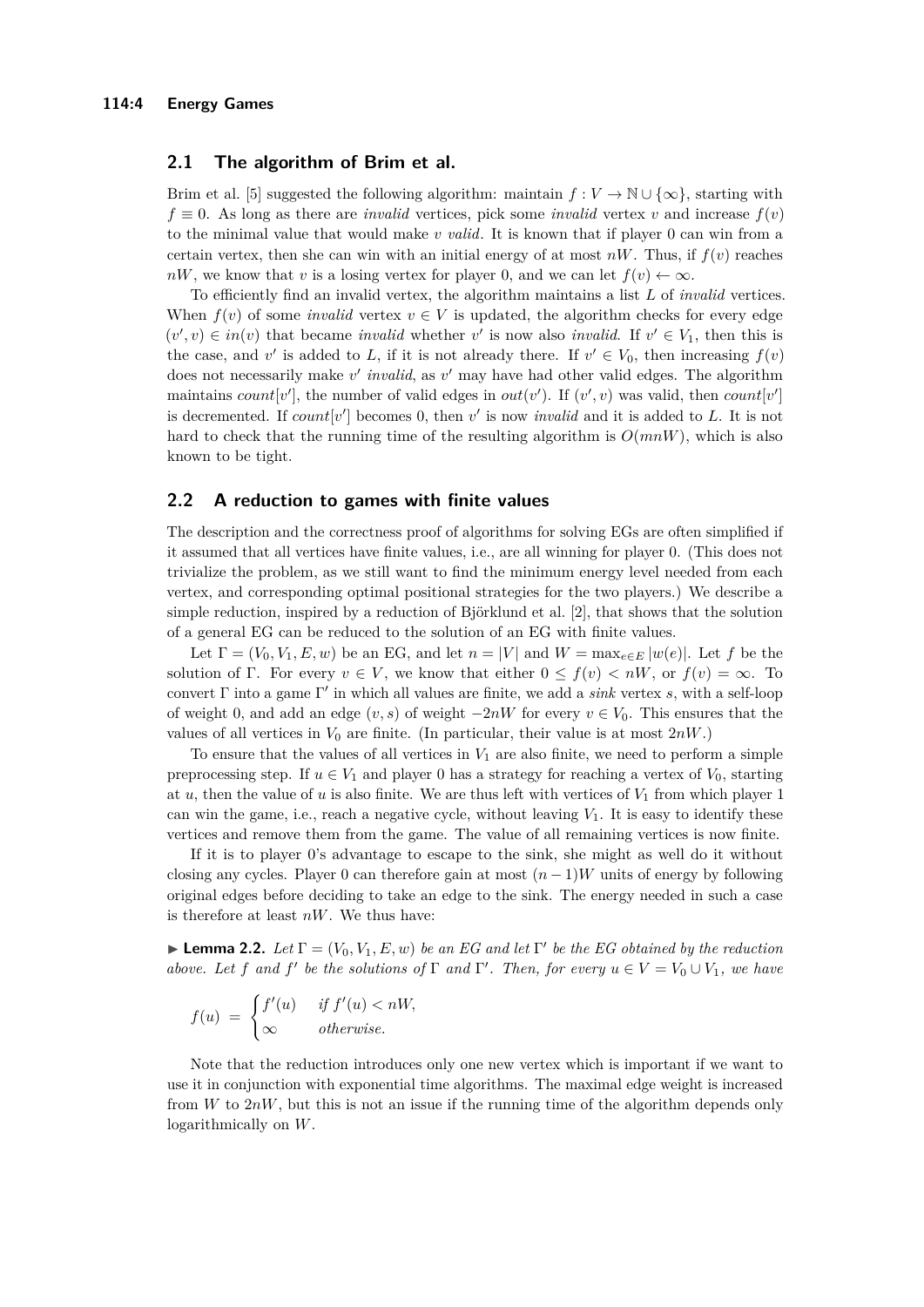<span id="page-4-1"></span>COMPUTE-ENERGY  $(V_0, V_1, E, w)$ .

 **if**  $w \geq 0$  **then**  *return*  $f \equiv 0$  $\overline{w'} \leftarrow \lceil \frac{w}{2} \rceil$  $4 f \leftarrow \text{COMPUTE-ENERGY}(V_0, V_1, E, w')$  $f, w' \leftarrow 2f, 2w'$  **foreach** *v* ∈ *V* **do foreach**  $e \in out(v)$  **do i if**  $w'(e) > w(e)$  then  $w'(e) \leftarrow w'(e) - 1$   $\overline{\text{UPDATE-ENERGY}} (V_0, V_1, E, w', f, v)$ **<sup>10</sup> return** *f*

 $\overline{\text{UPDATE-ENERGY}(V_0, V_1, E, w, f, v)}$ .

 **if**  $v \in V_0$  *and* ∀(*v, u*) ∈ *E* :  $w_f(v, u) < 0$  **then**  $L \leftarrow \{v\}$  **if**  $v \in V_1$  *and* ∃ $(v, u) \in E : w_f(v, u) < 0$  **then**  $L \leftarrow \{v\}$  **foreach**  $u \in V_0$  **do**  $4 \mid count[u] \leftarrow |\{u' \mid (u, u') \in E, w_f(u, u') \geq 0\}|$  while  $L = \{v\}$  do  $\mathbf{6}$  |  $B \leftarrow \{v\}$  UPDATE $(v, L, B)$  **while**  $L \setminus \{v\} \neq \emptyset$  do | pick  $u \in L \setminus \{v\}$  UPDATE $(u, L, B)$   $\Delta \leftarrow \text{DELTA}(B)$ **foreach**  $u \in B$  **do**  $f(u) \leftarrow f(u) + \Delta$ 



# <span id="page-4-0"></span>**3 The new algorithm**

We now describe our new algorithm. For simplicity, we assume that all the values in the input game are finite. This can be achieved, for example, using the simple reduction above. In the full version we show that the algorithm presented actually works, as is, even if some values are infinite, but the correctness proof becomes slightly more complicated.

Given an EG  $\Gamma = (V_0, V_1, E, w)$ , we construct a scaled down version  $\Gamma' = (V_0, V_1, E, w')$  $\lceil \frac{w}{2} \rceil$ ), where  $\lceil \frac{w}{2} \rceil$ (*e*) =  $\lceil \frac{w(e)}{2} \rceil$  $\frac{e}{2}$ , for every  $e \in E$ , and solve it recursively, obtaining the solution  $f'$  of Γ'. (Note that Γ' is "easier" for player 0 because of the rounding up. In particular, if all values in  $\Gamma$  are finite, so are all the values in  $\Gamma'$ .) We now scale  $\Gamma'$  back up to  $\Gamma'' = (V_0, V_1, E, 2\lceil \frac{w}{2} \rceil)$ . Note that  $f'' \equiv 2f'$  is the solution of  $\Gamma''$  and that  $\Gamma''$  is very close to  $\Gamma: 2\lceil \frac{w}{2} \rceil$  and *w* only differ, by 1, on edges *e* for which  $w(e)$  is *odd*. To convert  $f''$ into a solution of Γ, we consider each vertex  $v \in V$  with odd outgoing edges, decrease the corresponding edge weights in  $2\left\lceil \frac{w}{2} \right\rceil$  by 1, and update the solution  $f''$  accordingly. (This is, of course, the hardest part of the algorithm.) These operations are carried out by algorithms Compute-Energy and Update-Energy given in Figure [1.](#page-4-1)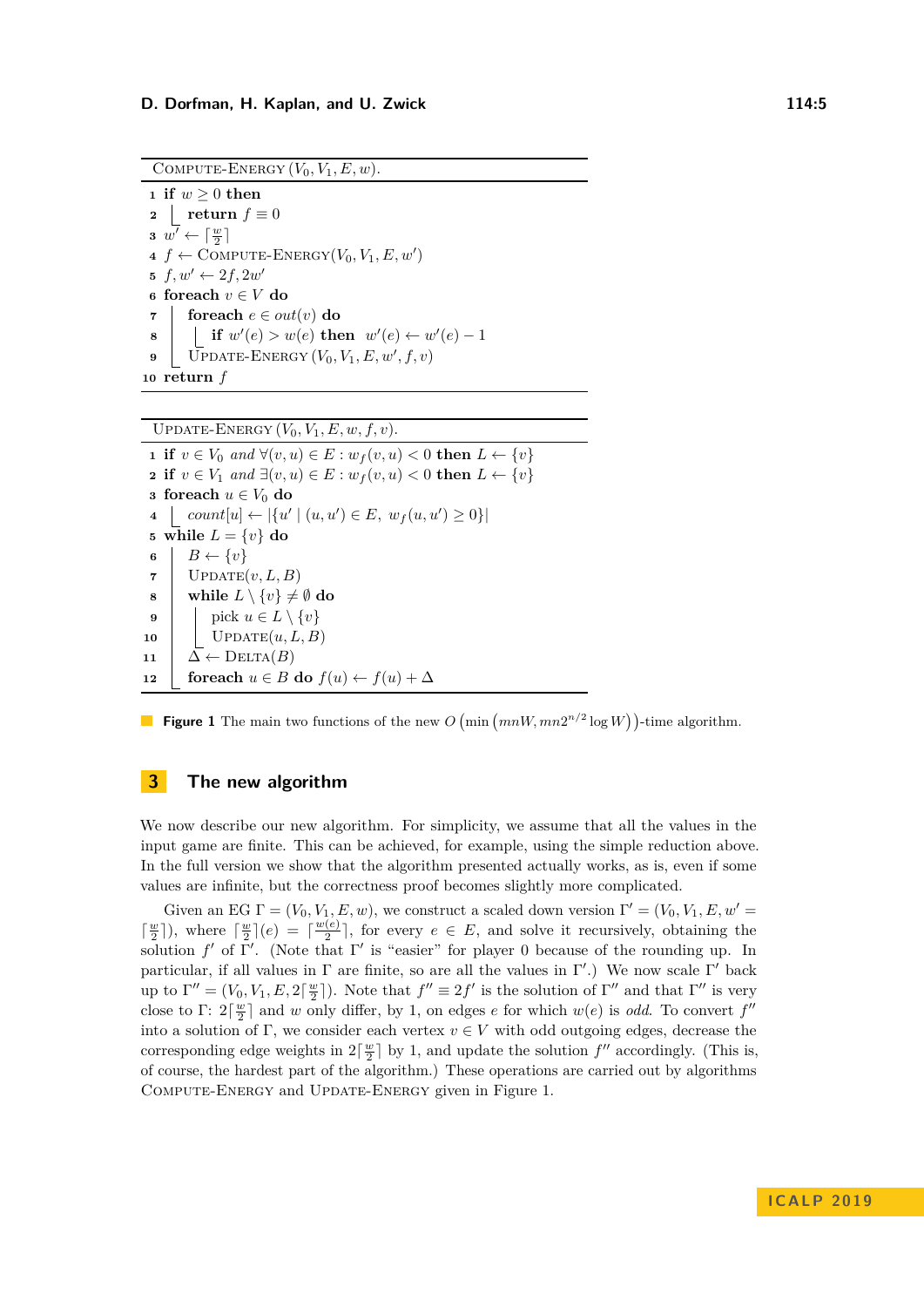<span id="page-5-0"></span> $UPDATE(u, L, B)$ . 1  $L \leftarrow L \setminus \{u\}$  $2 f(u) \leftarrow f(u) + 1$ **3 if**  $u \in V_0$  **then**  $count[u] \leftarrow |\{(u, u') \in E \mid w_f(u, u') \ge 0\}|$ **4** foreach  $u' \in in(u)$  such that  $w_f(u', u) < 0$  do  $\mathbf{5}$   $\mathbf{1}$  **if**  $u' \in V_0$  then **6**  $\vert$  **if**  $w_f(u', u) = -1$  **then**  $count[u'] \leftarrow count[u'] - 1$  $\begin{array}{ll} \mathbf{7} & | & | \quad \mathbf{if} \; count[u'] = 0 \; \mathbf{then} \; L \leftarrow L \cup \{u'\}, B \leftarrow B \cup \{u'\} \end{array}$  $\textbf{s} \quad | \quad \textbf{if} \ \ u' \in V_1 \ \textbf{then} \ \ L \leftarrow L \cup \{u'\}, B \leftarrow B \cup \{u'\}$ 

#### $DELTA(B)$ .

 *p*<sub>1</sub> ← min { $-w_f(u, u') | (u, u') \in E(B ∩ V_0, \overline{B})$ }  $p_2 \leftarrow \min \{ \gamma(u) \mid u \in \bar{B} \cap V_0, \forall u' \in \bar{B} \ w_f(u, u') < 0 \}$  *p*<sub>3</sub> ← min  $\{w_f(u, u') | (u, u') \in E(\bar{B} \cap V_1, B)\}$ **return** min {*p*1*, p*2*, p*3}

**Figure 2** The remaining two function of the new  $O(min(mnW, mn2^{n/2} \log W))$ -time algorithm.

UPDATE-ENERGY updates the solution  $f$  after the decrease of the weights of some of the edges emanating from  $v$  by 1. As in [\[5\]](#page-12-10), UPDATE-ENERGY maintains a list  $L$  of all vertices that are currently *invalid*. Initially only *v* may be *invalid*. To quickly determine whether a vertex  $u \in V_0$  becomes *invalid*, we maintain in *count*[*u*] the number of *valid* edges from *u*. A vertex  $u \in V_0$  is thus *invalid* iff *count*[ $u$ ] = 0.

Lines 1–2 of UPDATE-ENERGY determine whether *v* is *invalid*. If *v* is *valid*, we are done. Otherwise, we add *v* to *L* and *fix v* by increasing  $f(v)$  by 1. This makes *v valid*, but vertices *u* with edges (*u, v*) may become *invalid* and need to be added to *L*. Updating *v*'s potential and checking for new *invalid* vertices is carried out by UPDATE given in Figure [2.](#page-5-0) If we fix *invalid* vertices from *L* in an arbitrary order, as done by [\[5\]](#page-12-10), we get the running time of [\[5\]](#page-12-10).

The main point in which our algorithm differs from the algorithm of [\[5\]](#page-12-10), in addition to the use of scaling, is that we fix at first only *invalid* vertices *different* from *v*, delaying an additional fixing of *v*, if required, by as much as possible. Lemma [3.2](#page-6-0) below shows that no vertex needs to be fixed twice, before *v* is fixed again.

If *v* does not become *invalid* again, then Update-Energy is done. Otherwise, let *B* be the set of vertices, including *v*, updated until *v* is the only *invalid* vertex. (Lemma [3.2](#page-6-0) shows that this must eventually happen.) When we update *v* again, it could be that the *same* set of vertices *B* will eventually become *invalid*, and hence updated, again. Furthermore, in worst-case examples of [\[5\]](#page-12-10), the same sequences of update operations may be repeated many times. Instead of carrying out these updates again and again, we *predict* how many times the same sequence of updates will be repeated and perform all these updates at once. This approach seems to work only when the weights of edges are decreased by 1, which is why the scaling idea needs to be used.

The computation of  $\Delta$ , the number of repetitions of the current sequence, carried out by DELTA $(B)$  in Figure [2,](#page-5-0) is based on the following observation. Let  $B$  be the set of vertices that became *invalid* after updating  $v$  and let  $B'$  be the set of vertices that became *invalid* after updating *v* again. Assume  $B' \neq B$ . If  $B' \setminus B \neq \emptyset$ , let  $u \in B' \setminus B$  be the first vertex in  $B' \setminus B$  that became *invalid*. It must be the case that at least one of *u*'s *valid* edges to *B* became *invalid*. If  $u \in V_1$  this could be any edge from *u*, and if  $u \in V_0$  this edge is the edge with maximal *modified* weight from *u* and *u* had no *valid* edges to  $\overline{B} \equiv V \setminus B$ .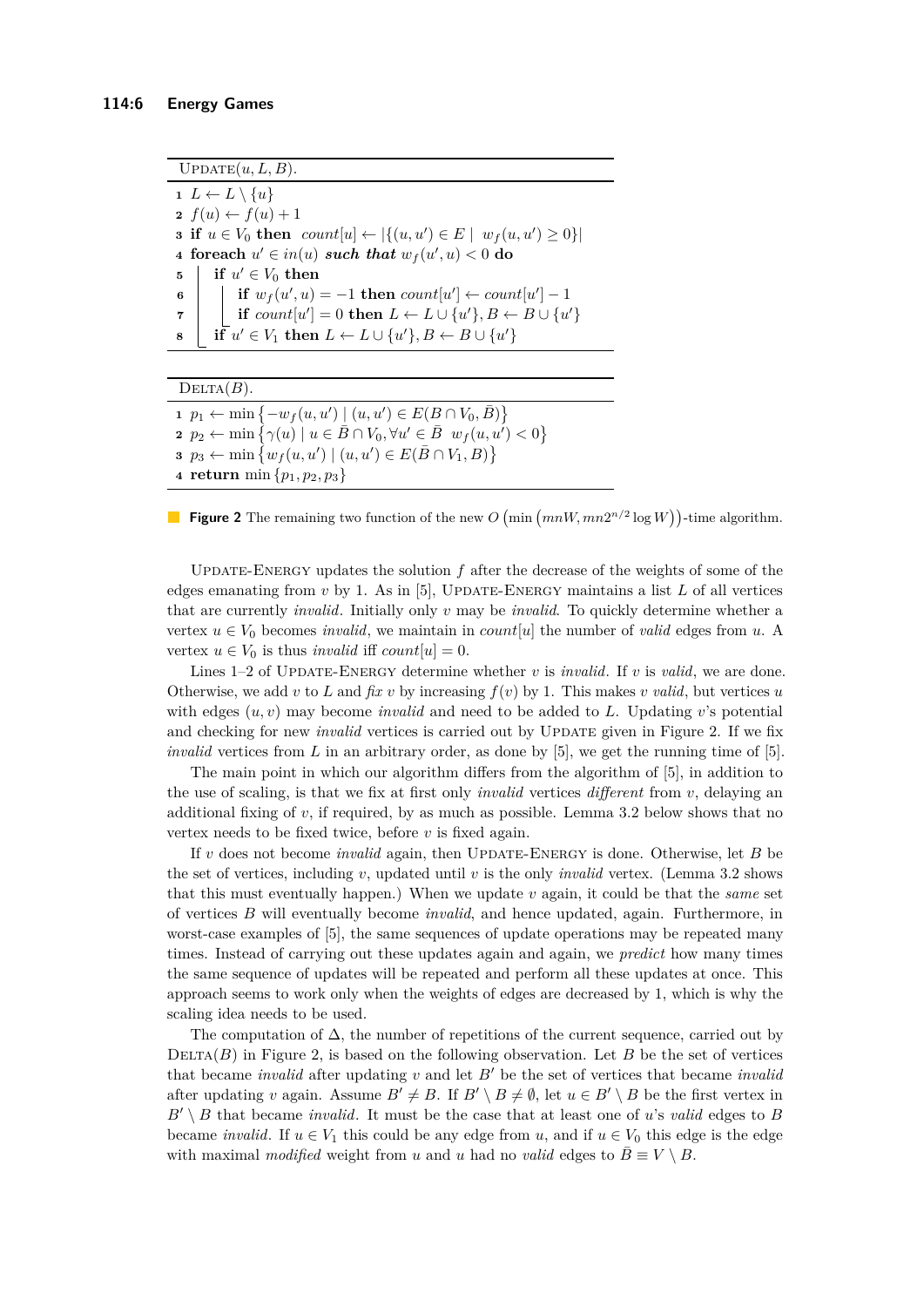

<span id="page-6-1"></span>**Figure 3** Calculating DELTA(*B*): Vertices in  $V_0$  are red squares; Vertices in  $V_1$  are blue circles.

If  $B \setminus B' \neq \emptyset$ , then  $(B \setminus B') \cap V_0 \neq \emptyset$ . To see this, let  $v_0 = v, v_1, \ldots$  be the vertices of *B* in the order in which they were updated. Let  $v_j$  be the first vertex in this order which is not in *B'*. Vertex  $v_j$  must have an *invalid* edge  $(v_j, v_\ell)$  such that  $\ell < j$ . This edge became *invalid* when we updated  $v_\ell$  and caused the addition of  $v_j$  to B. Since  $v_j$  is the first vertex which is not in  $B'$ ,  $v_{\ell} \in B'$  and therefore the edge  $(v_j, v_{\ell})$  becomes *invalid* when we collect  $B'$ following the second update of *v*. So  $v_j \in V_0$ , as otherwise it should have been added to *B'*. Vertex  $v_j$  is not added to *L* since it has an edge  $(v_j, w)$ ,  $w \notin B$  that had a *modified* weight of  $-1$  that became 0 (i.e., *valid*) following the update of  $v_i$ .

Therefore, to compute  $\Delta$ , we must consider all *valid* edges from  $\overline{B}$  to *B* (to detect new vertices that might become *invalid*) and all *invalid* edges from vertices in  $V_0 \cap B$  to *B*, see Figure [3.](#page-6-1) We refer to minimum and maximum of an empty set as  $\infty$  and  $-\infty$ , respectively. We let  $\Delta = \min\{p_1, p_2, p_3\}$  were  $p_1, p_2$  and  $p_3$  are defined as follows. The value  $p_1$  is minus the maximum modified edge weight of an edge from  $B \cap V_0$  to  $\overline{B}$ . Note that  $p_1 \geq 0$ . To define  $p_2$  consider every vertex  $u \in V_0 \cap B$  that does not have a valid edge  $(u, w)$  to  $w \in B$ . For every such *u* let  $\gamma(u)$  be the maximum modified weight of an edge  $(u, w)$ ,  $w \in B$ . Note that  $\gamma(u) \geq 0$ . We define  $p_2$  to be the minimum value of  $\gamma(u)$  over all such vertices *u*. The value  $p_3$  is the minimum modified edge weight of an edge from  $V_1 \cap \overline{B}$  to  $B$ . Note that  $p_2$ and  $p_3$  are nonnegative. Pseudo-code of  $DELTA(B)$  is given in Figure [2.](#page-5-0)

## <span id="page-6-3"></span>**3.1 Correctness**

As explained, we assume for simplicity that all values are finite. This assumption is removed in the full version of the paper. The correctness of the new algorithm follows from the fact that the potential function kept by the algorithm is always a lower bound on the values of the vertices, and hence the updates performed are justified, as in the correctness proof of the BCDGR algorithm. As the new algorithm predicts sequence of updates that are going to be performed repeatedly, and performs all these repetitions at once, what remains to be shown is that the predictions of the algorithm are correct.

<span id="page-6-2"></span>**Lemma 3.1.** Let  $\Gamma^1 = (V_0, V_1, E, w^1), \Gamma^2 = (V_0, V_1, E, w^2)$  be two games graphs with *solutions*  $f^1$  *and*  $f^2$ *, respectively. If*  $w^1 \leq w^2$  *then*  $f^1 \geq f^2$  *(coordinate-wise).* 

It follows Lemma [3.1](#page-6-2) that the solution of  $\Gamma''$  is a lower bound on the solution of the original game  $\Gamma$ . All that remains, therefore, is to show that the updates performed by UPDATE-ENERGY are justified.

<span id="page-6-0"></span>Let  $UPDATE(v_1 \equiv v)$ ,  $UPDATE(v_2)$ , ...,  $UPDATE(v_k)$  be the sequence of vertex updates performed by UPDATE-ENERGY $(\ldots, f, v)$ . A *round* is one iteration of the outer while loop of UPDATE-ENERGY, i.e., all vertex updates starting with  $\text{UPDATE}(v)$  until and not including the next  $\text{UPDATE}(v)$ . We number the rounds starting from 1 and let  $f^r$  be f at the end of round *r*. For convenience, we define  $f^0 \equiv f$ . We let  $B^r$  be the set of vertices that were updated during round  $r$  ("bad" vertices). Thus,  $B^r$  is  $B$  at the end of round  $r$  of the outer while loop of UPDATE-ENERGY. Let  $G^r = \overline{B^r} = V \setminus B^r$  be the set of "good" vertices.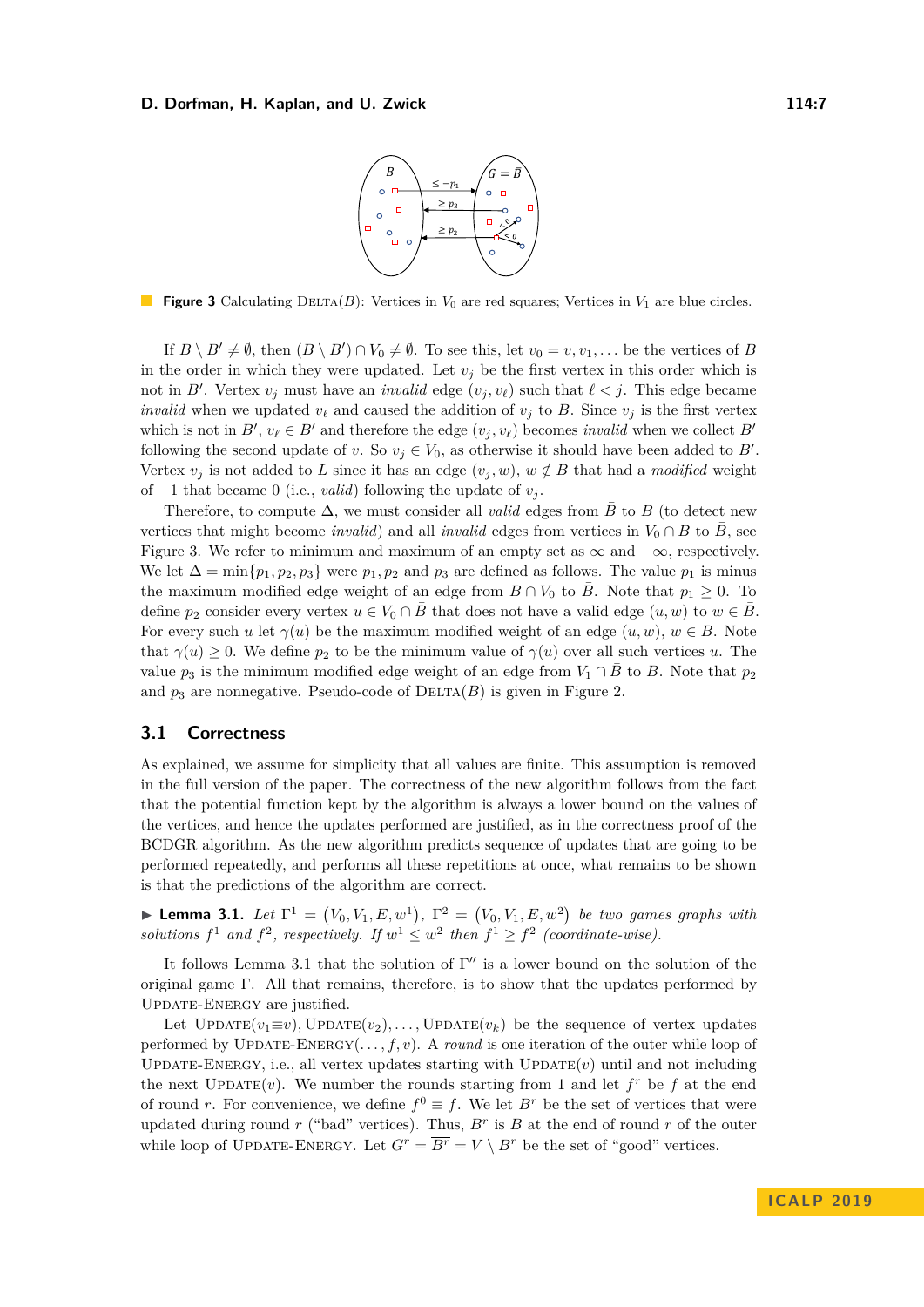I **Lemma 3.2.** *In each round, each vertex is updated at most once.*

**Proof.** By contradiction, let *u* be the first vertex that joined *L* for the second time during a round. We have that  $u \neq v$  by the definition of a *round*. Assume  $u \in V_0$ . Since  $u \neq v$  (i.e., *u* is *valid* at the beginning of the round),  $w_f(u, u') \geq 0$  for some vertex  $u'$  at the beginning of the round. From the beginning of the round until  $u$ 's second update,  $u'$  is updated at most once and *u* is updated exactly once so we have that  $w_f(u, u') \geq 0$  right before *u*'s second update which is a contradiction (*u* is *valid*). A similar argument works when  $u \in V_1$ .

<span id="page-7-0"></span>▶ **Lemma 3.3.** *During* UPDATE-ENERGY,  $u \in L$  *if and only if*  $u$  *is* invalid.

**Proof.** By induction on the iterations of the algorithm.

Note that vertices  $u$  that were never updated (in any call to UPDATE-ENERGY) are those with  $f(u) = 0$ . Also, note that every *tight* vertex *u* has at least one *tight* edge.

<span id="page-7-1"></span>▶ **Lemma 3.4.** *During* UPDATE-ENERGY, if  $u \notin L$  and  $f(u) > 0$ , then *u* is tight.

**Proof.** Following an update, *u* becomes *tight* and it remains *tight* as long as it is *valid*. Since  $f(u) > 0$ , *u* was updated and since  $u \notin L$ , *u* is *valid* (Lemma [3.3\)](#page-7-0).

<span id="page-7-2"></span>▶ **Lemma 3.5.** At the end of round r, every  $u \in (G^r \setminus \{v \mid f(v) = 0\}) \cap V_0$  is tight and for *every tight edge*  $(u, u')$  *it holds that*  $u' \in G^r$ . Also, there exists  $u' \in G^r$  such that  $(u, u') \in E$ *is* tight *during round r.*

**Proof.** We prove the first part by contradiction. Let  $(u, u')$  be a *tight* edge at the end of round *r* such that  $u' \in B^r$ . Since  $u' \in B^r$ ,  $u'$  was updated during round *r* and therefore at the beginning of round *r* it holds that  $w_f(u, u') > 0$ , so *u* was not *tight* at the beginning of the round. This contradicts Lemma [3.4](#page-7-1) that implies that *u* is always *tight* during round *r*.

We now prove the second part. Since *u* is *tight* during the round and in particular at the end of the round,  $(u, u') \in E$  is *tight* for some u' at the end of the round. By the first part of the Lemma  $u' \in G^r$ . Thus,  $(u, u')$  is *tight* during the entire round (since both  $f(u)$ ) and  $f(u')$  remain unchanged during the round).

<span id="page-7-4"></span>▶ **Lemma 3.6.** At the end of round  $r$ , if  $u \in (B^r \setminus \{v\}) \cap V_1$  and  $(u, u') \in E$  is tight, *then*  $u' \in B^r$ .

**Proof.** If  $u' \in G^r$  then  $(u, u')$  was *invalid* at the beginning of round *r* (since  $f(u)$  but not  $f(u')$  was increased during the round), and therefore  $u$  was *invalid* at the beginning of round  $r$ , but only  $v$  is invalid at the beginning of each round, a contradiction.

 $\triangleright$  Remark. Note that we cannot guarantee that *u* has a *tight* edge during the round (as in Lemma [3.5\)](#page-7-2). This is because when *u* becomes *invalid*, it might be the case that all of its edges became *invalid* (*u* is ensured to have a *tight* edge only when it is *valid*).

The proof of the following lemma is given in the full version of the paper.

<span id="page-7-3"></span>▶ **Lemma 3.7.** *Consider round r. If we would have performed* UPDATE-ENERGY *without lines* 11–12, then in the following  $\Delta$  *rounds*  $r + 1, ..., r + \Delta$  *we would have*  $B^r = B^{r+i}$ , for  $1 \leq i \leq \Delta$ , where  $\Delta$  *is the value returned by* DELTA(*B*)*. Furthermore, if*  $r + \Delta$  *is not the last round then*  $B^{r+\Delta+1} \neq B^r$ .

As a consequence we get:

 $\blacktriangleright$  **Theorem 3.8.** UPDATE-ENERGY  $(V_0, V_1, E, w, f, v)$  *updates*  $f$  *correctly.*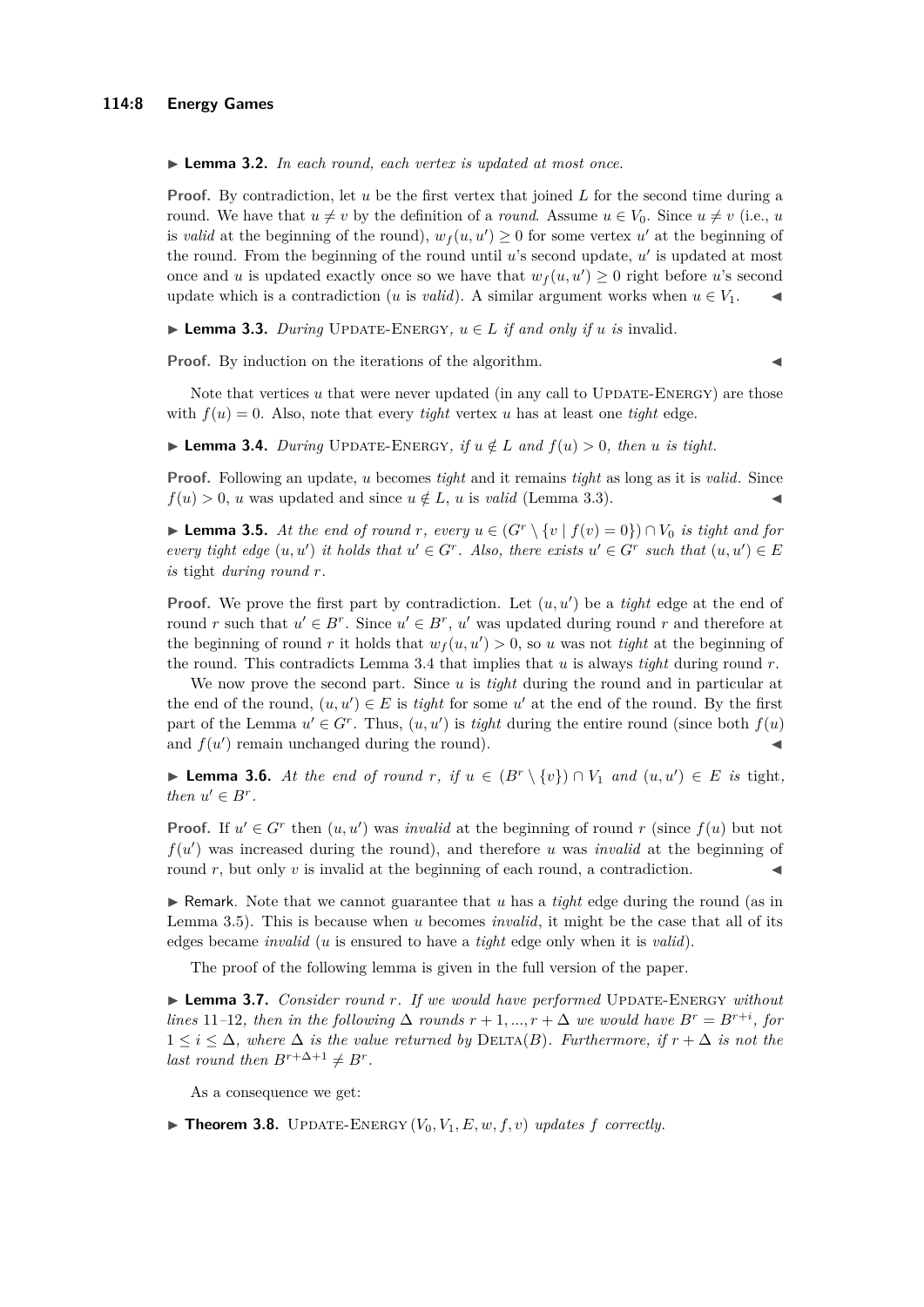The rest of the lemmas in this section are used in the next section to bound the complexity of the algorithm.

Let *u* be a *valid* vertex such that  $f'(u) > f^{0}(u)$  (i.e., the potential of *u* was changed at least once before the end of round *r*). We let  $t_r(u)$  be the time right after the last UPDATE $(u)$  that occurred before the end of round *r*. We remove the subscript *r* when it is clear from the context.

<span id="page-8-0"></span>▶ **Lemma 3.9.** At the end of round *r*, for any  $u \in G^r$  with  $f^r(u) > f^0(u)$ :

- 1. If  $u \in V_0$  then for any tight edge  $(u, u')$  with  $u' \in G^r$ , either  $f^r(u') = f^0(u')$  or  $t_r(u') < t_r(u)$ .
- 2. If  $u \in V_1$  then there exists a tight edge  $(u, u')$  such that  $u' \in G^r$  and  $t_r(u') < t_r(u)$ .

**Proof.** Note that since  $u \in G^r$ ,  $t_r(u)$  is before round *r* begins. We begin with the first part. Let  $(u, u')$  be such an edge. If  $f''(u') = f^{0}(u')$  then we are done. Otherwise, *u'* must have been updated at least once (and therefore  $t(u')$  is defined). Assume by contradiction that  $t(u') > t(u)$ . Since  $(u, u')$  is *tight* at the end of round *r* then  $w_f(u, u') > 0$  at  $t_r(u)$ . This contradicts Lemma [3.4](#page-7-1) since at  $t_r(u)$  it holds that *u* is *valid* and not *tight*.

We now prove the second part. Since *u* must be *tight* at  $t(u)$  there exists  $u' \in V$  such that  $(u, u')$  is *tight* at  $t(u)$ . Note that  $u'$  must be *valid* from  $t(u)$  until the end of round *r*, since otherwise *u* will become *invalid* after  $t(u')$  which is a contradiction. Thus,  $u' \in G^r$  and  $t(u') < t(u)$ . Since *u* and *u*<sup>*'*</sup> remain *valid* from  $t(u)$  until the end of round *r*,  $(u, u')$  is *tight* at the end of round r.

<span id="page-8-1"></span>▶ **Lemma 3.10.** At the end of round  $r$  the following holds for all  $u \in V$ :

**1.** *If*  $u \in B^r$  *then u has a* tight *path of vertices in*  $B^r$  *to v*.

2. If  $u \in G^r$  then u has a tight path of vertices in  $G^r$  to a vertex u' with  $f^r(u') = f^0(u')$ .

**Proof.** We begin by proving the first claim. Every vertex  $u \in B^r$ ,  $u \neq v$  joins *L* because of some edge  $(u, u')$  which is *invalid* after we update  $u'$ . This edge must be *tight* at the end of the round. So each vertex  $u$  has a *tight* edge to a vertex  $u'$  which was updated before  $u$ during round *r*. This implies the first part.

We now prove the second claim. If  $f''(u) = f^{0}(u)$  then we are done. Otherwise, assume  $f^{r}(u) > f^{0}(u)$ . We continue the proof by induction on  $t(u)$ . Base case,  $t(u)$  is minimal (i.e., *u* was updated first). By Lemma [3.9,](#page-8-0) *u* has a *tight* edge  $(u, u')$  with  $u' \in G^r$  such that  $f^{r}(u') = f^{0}(u')$  (since  $t(u)$  is minimal) and we are done. Assume that the claim follows for all vertices *u'* with  $t(u') < t(u)$ . By Lemma [3.9,](#page-8-0) *u* has a *tight* edge  $(u, u')$  with  $u' \in G^r$  such that either  $f''(u') = f^{0}(u')$  or  $t(u') < t(u)$ . If  $f''(u') = f^{0}(u')$  then we are done. Otherwise,  $t(u') < t(u)$  and therefore by the induction hypothesis, *u*' has a *tight* path to some vertex *u*'' with  $f^r(u'') = f^0(u)$  $\alpha$ ).

## **3.2 Complexity**

<span id="page-8-2"></span>Recall that  $|V| = n$ ,  $|E| = m$  and *W* is the maximal absolute value weight.

# **Find 1.11.** The running time of compute-energy is  $O(\min(mnW,mn \cdot 2^{n/2}\log W))$ .

The  $O$  ( $mnW$ ) bound follows immediately since each vertex *u* is updated at most  $O(|V| \cdot W)$ times and each such update takes  $O(|in(u)| + |out(u)|)$  time, where  $in(u)$  and  $out(u)$  are the sets of ingoing and outgoing edges of *u*, respectively. To prove the latter bound we must have a better understanding of the relation between  $B<sup>r</sup>$  and  $G<sup>r</sup>$ . In the rest of this section we prove the  $O(mn \cdot 2^{n/2} \log W)$  bound.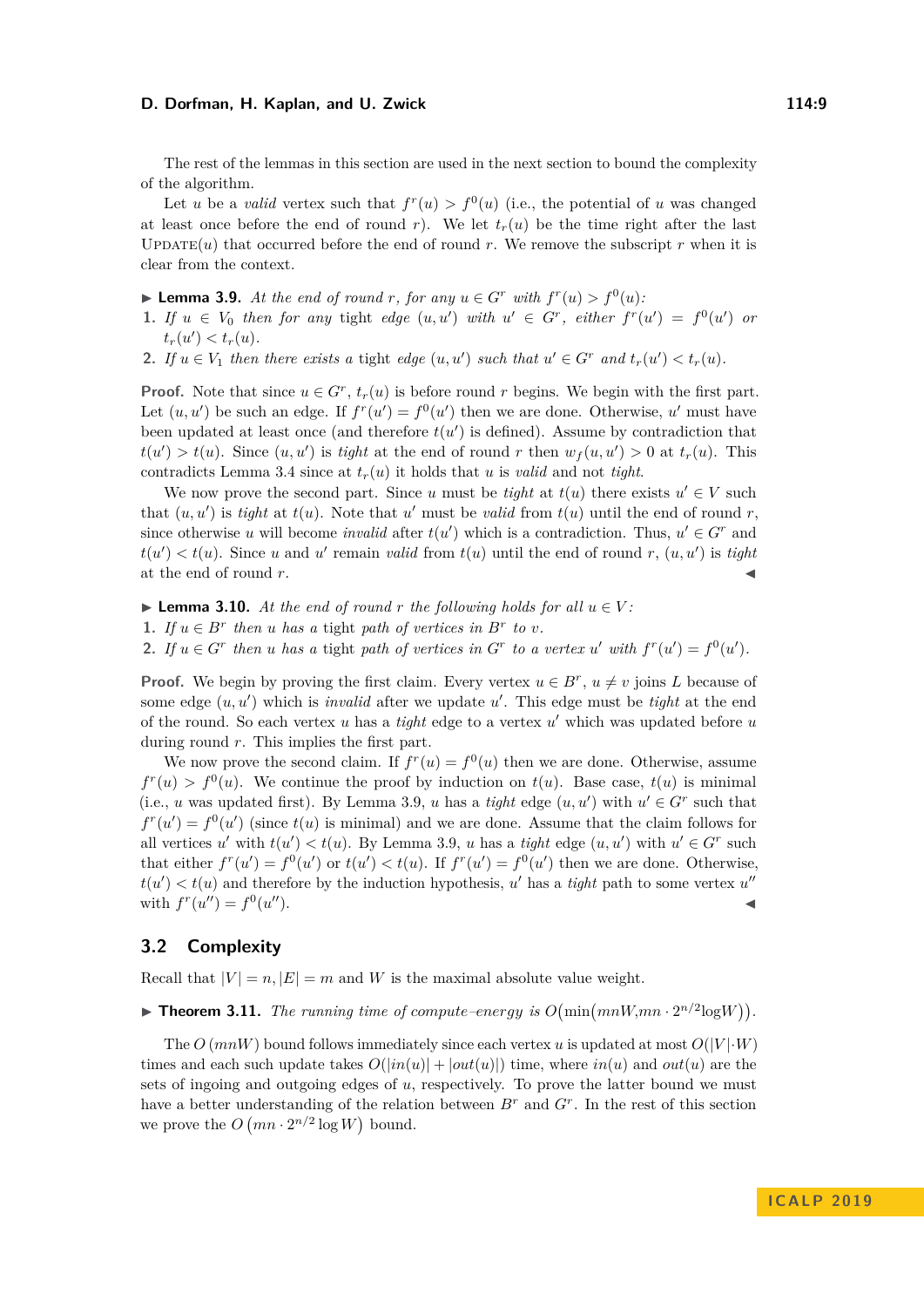For this we define a potential function that maps rounds (as defined in Section [3.1\)](#page-6-3) into integers. The *good anchor* of round *r* is defined as the set  $GA^r = V \setminus \bigcup_{i=1}^r B^i$ , i.e., vertices whose potential was not changed yet  $(f^r(u) = f^0(u))$ . Following each round the *good anchor* can only lose vertices. The *bad anchor* of round *r* is defined as the set  $BA^{r} = \{u \in B^{r} \mid \exists \text{tight path of vertices in } V_0 \cap B^{r} \text{ from } u \text{ to } v\}, \text{ i.e., } BA^{r} \text{ contains } v \text{ and } b^{r} \text{ and } b^{r} \text{ is a constant.}$ all vertices in  $V_0 \cap B^r$  that have a *tight* path of vertices in  $V_0 \cap B^r$  to *v*. Note that if  $GA^r = \emptyset$ , then no vertex is winning for player 0: To see this, note that in this case  $f(u) > 0$  for all  $u \in V$ . Therefore, the potential  $f'(v) \equiv f(v) - 1$ , for all  $v \in V$  is *feasible*, a contradiction (since *f* is the *solution*).

We partition  $B^r$  and  $G^r$  into layers  $BL_i^r$ ,  $GL_i^r$ ,  $i = 0, 1, \ldots$ , respectively, see Figure [4.](#page-10-0) The layer  $BL_i^r/GL_i^r$  is called the *i*'th layer of  $B^r/G^r$ , respectively. The 0'th layers are the anchors, i.e.,  $BL_0^r = BA^r$ ,  $GL_0^r = GA^r$ . The layers are defined inductively as follows.

$$
BL_i^r = \{ u \in B^r \cap V_p \mid u \text{ has a tight path of vertices in } u \in B^r \cap V_p \text{ to } BL_{i-1}^r \}
$$
  

$$
GL_i^r = \{ u \in G^r \cap V_{1-p} \mid u \text{ has a tight path of vertices in } u \in G^r \cap V_{1-p} \text{ to } GL_{i-1}^r \}.
$$
  
(1)

where  $p = i \pmod{2}$ .

The following lemmas prove that only the first layers have tight edges to the anchors.

▶ **Lemma 3.12.** At the end of round  $r$ , if  $(u, u') \in E$  is a tight edge s.t  $u \in G^r \setminus GA^r$  and  $u' \in GA^r$ , then  $u \in GL_1^r$ .

**Proof.** It suffices to show that  $u \in V_0$ . By contradiction, assume that  $u \in V_1$ . Since  $u \notin G A^r$ , *u* was in  $B^{r'}$  at some round  $r' < r$ . Let UPDATE(*z*) be the update that added *u* into *L* in round *r*<sup>'</sup> and let  $f_1$  be *f* right before this UPDATE(*z*). Clearly,  $z \neq u'$  (since  $u' \in GA^r$ ). Since *u* is was *valid* before UPDATE(*z*) in round *r*<sup>'</sup>, and  $u \in V_1$ , we have that  $f_1(u) + w(u, u') \ge f_1(u')$ . Therefore, since  $f(u')$  did not change until the end of round *r* and *u* must have been updated following the update of *z* and before the end of round *r*, we have that  $f(u) + w(u, u') > f_1(u) + w(u, u') \ge f_1(u') = f(u')$  at the end of round *r*, a contradiction to the assumption that  $(u, u')$  is *tight* at the end of round *r*.

▶ **Lemma 3.13.** At the end of round  $r$ , if  $(u, u') \in E$  is a tight edge s.t  $u \in B^r \setminus BA^r$  and  $u' \in BA^r$ , then  $u \in BL_1^r$ .

**Proof.** Immediate from the definition of *BA<sup>r</sup>*

<span id="page-9-0"></span>. J

The following lemma, which follows immediately from Lemma [3.10,](#page-8-1) shows that every vertex belongs either to an *anchor* or to some layer of  $B^r$  or  $G^r$ .

$$
\blacktriangleright \textbf{Lemma 3.14.} For any round } r, B^r = \bigcup_{i=0}^n BL_i^r, G^r = \bigcup_{i=0}^n GL_i^r.
$$

We associate with  $B^r$  and  $G^r$  binary numbers  $b^r$  and  $g^r$ , respectively of length  $n+1$ defined as follows. Let *k* be maximal such that  $|BL_k^r| > 0$ . Then, *b*<sup>*r*</sup> is:

$$
b^{r} = \begin{cases} \underbrace{1, \dots, 1}_{|BL_{1}^{r}|} \underbrace{0, \dots, 0}_{|BL_{2}^{r}|} \dots, \underbrace{1, \dots, 1}_{|BL_{k}^{r}|} \underbrace{10, \dots, \dots, 0}_{n+1-|\bigcup_{i} BL_{i}^{r}|} & \text{if } k \text{ is odd} \\ \underbrace{1, \dots, 1}_{|BL_{1}^{r}|} \underbrace{0, \dots, 0}_{|BL_{2}^{r}|} \dots, \underbrace{0, \dots, 0}_{|BL_{k}^{r}|} & \underbrace{10, \dots, \dots, 0}_{n+1-|\bigcup_{i} BL_{i}^{r}|} & \text{if } k \text{ is even.} \end{cases}
$$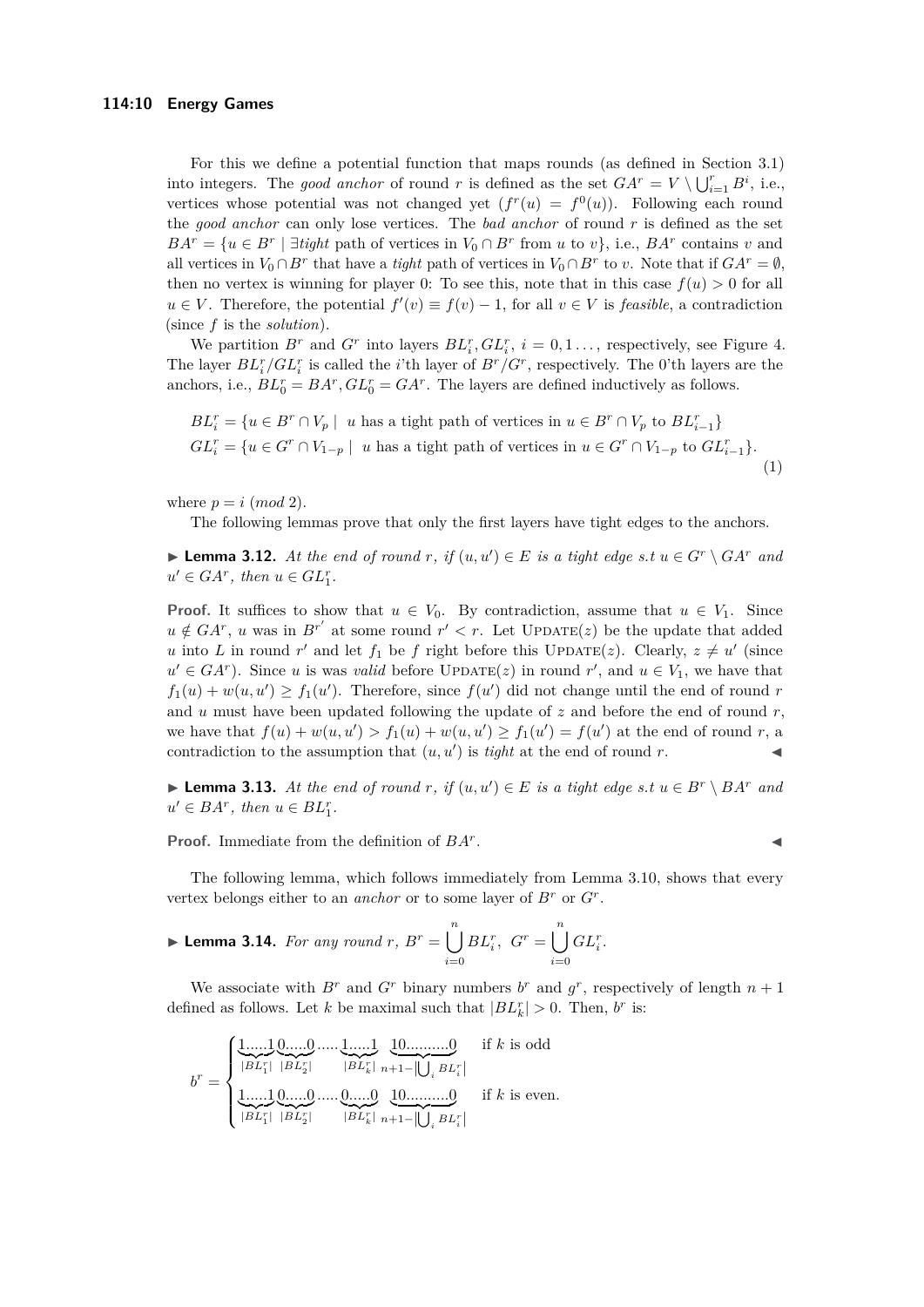<span id="page-10-0"></span>

**Figure 4** The layer graph of round *r*. Red vertices refer to  $V_0$  and blue vertices refer to  $V_1$ . All drawn edges are *tight* at the end of round *r*. By Definition [\(1\)](#page-9-0), each layer is either contained in  $V_0$ or in *V*1.

That is, for an odd layer we add a sequence of 1's whose length is the size of the layer. Similarly, for even layers we add sequences of 0's. At the end we pad the number with a single 1 followed by zeros. The number  $g<sup>r</sup>$  is defined similarly with respect to the layers of  $G<sup>r</sup>$ . Finally, the potential  $\phi^r$  of round *r* is defined as  $\phi^r = b^r + g^r$ . Clearly  $\phi^r \leq 2 \cdot 2^{n+1}$ . In Lemma [3.18](#page-11-1) we prove that for every round  $r$ , under certain conditions (that can be violated in at most  $|V|^2$  rounds),  $\phi^{r+1} \ge \phi^r + 2^{n/2}$ , yielding the desired runtime.

The following lemmas consider UPDATE-ENERGY at the end of round *r*.

<span id="page-10-2"></span>▶ **Lemma 3.15.** *For every r*,  $GA^{r+1} ⊆ GA^r$  *and if*  $GA^{r+1} = GA^r$ *, then*  $BA^{r+1} ⊆ BA^r$ *.* 

**Proof.** Since f only grows the first claim follows directly from the definition of the algorithm. We prove the second claim by contradiction. Assume  $GA^{r+1} = GA^r$  and let  $u \in BA^{r+1} \setminus BA^r$ . By definition of *bad anchor*  $u \in V_0$  and at the end of round  $r + 1$  there exists a *tight* path  $p = v_0v_1...v_k$  from  $u = v_0$  to  $v = v_k$  such that  $v_i \in V_0 \cap B^{r+1}$  for all  $i < k$ . Let *j* be maximal such that  $v_j \in BA^{r+1} \setminus BA^r$  (therefore  $v_{j+1} \in BA^{r+1} \cap BA^r$ , *j* is well defined since  $u \in BA^{r+1} \setminus BA^r$ ). If  $v_j \in B^r$  then  $(v_j, v_{j+1})$  was tight also at the end of round *r* (since both  $v_j, v_{j+1} \in B^r \cap B^{r+1}$  and thus  $v_j \in BA^r$ , a contradiction. So we have that  $v_j \in G^r$ . Therefore, at the beginning of round *r* it must hold that  $f(v_i) + w(v_i, v_{i+1}) > f(v_{i+1})$  (i.e., *v*<sup>*j*</sup> is not *tight* at the beginning of round *r*). By Lemma [3.3,](#page-7-0)  $v_j \in G A^r$ , a contradiction to the assumption that  $GA^r = GA^{r+1}$ . . J

The following lemma is similar to Lemma [3.7.](#page-7-3) Its proof is given in the full version of the paper.

 $\blacktriangleright$  **Lemma 3.16.** *For every r*,  $B^{r+1} \neq B^r$ .

<span id="page-10-1"></span> $\blacktriangleright$  **Lemma 3.17.** *Suppose that*  $GA^{r+1} = GA^r$  *and*  $BA^{r+1} = BA^r$ *.* 

- 1. Let i be the smallest such that  $GL_i^{r+1} \neq GL_i^r$ . Then, if i is odd then  $GL_i^r \subset GL_i^{r+1}$ , and *if i i s even then*  $GL_i^{r+1} \subset GL_i^r$ .
- **2.** Let i be the smallest such that  $BL_i^{r+1} \neq BL_i^r$ . Then, if i is odd then  $BL_i^r \subset BL_i^{r+1}$ , and *if i i s even then*  $BL_i^{r+1} \subset BL_i^r$ .

**Proof.** We prove only the first claim as the latter is similar. We divide the proof into cases according to the parity of *i*.

*i* **is odd:** We show that  $GL_i^r \subset GL_i^{r+1}$ . By contradiction, assume that  $\exists u \in GL_i^r \backslash GL_i^{r+1}$ . By Definition [\(1\)](#page-9-0),  $u \in V_0$  and at the end of round *r* there exists a tight path  $p = u_0, u_1, ... u_k$ from  $u_0 = u \in GL_i^r$  to  $u_k \in GA^r = GL_0^r$  that traverses the "good" layers in non-increasing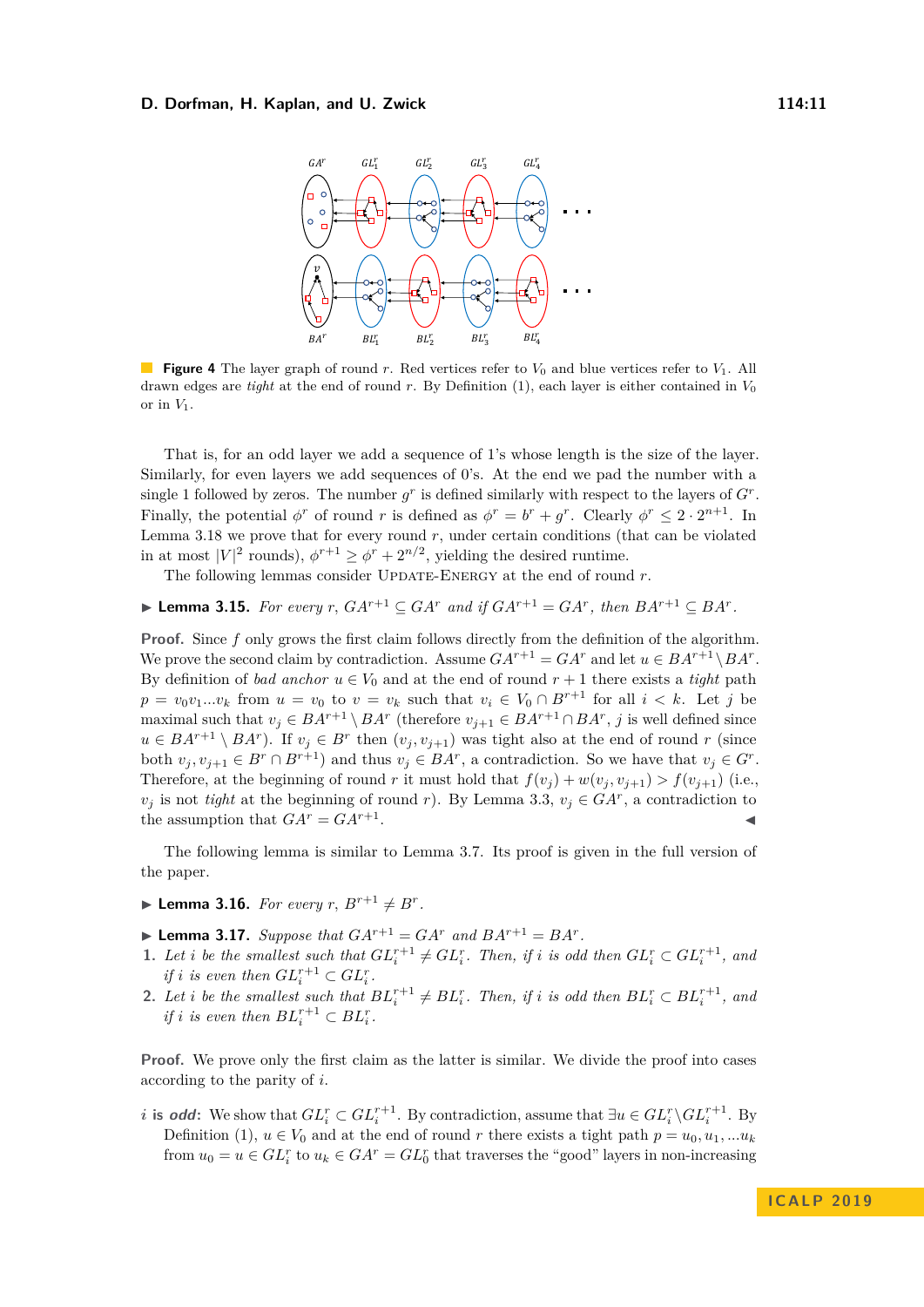order. Let *j* be the maximal such that  $u_j \in GL_i^r \setminus GL_i^{r+1}$ . Thus, either  $u_{j+1} \in GL_{i-1}^r$  or  $u_{j+1} \in GL_i^r \cap GL_i^{r+1}$ . Note that in both cases  $u_{j+1} \in G^{r+1}$  and therefore we have that also  $u_j \in G^{r+1}$  (since  $(u_j, u_{j+1})$  was tight at the end of round *r* and remains tight during round  $r + 1$ ). Assume  $u_{j+1} \in GL_{i-1}^r$ . Since  $GL_{i-1}^r = GL_{i-1}^{r+1}$  and since  $(u_j, u_{j+1})$  is *tight* at the end of round  $r + 1$ , we have that  $u_j \in GL_{\ell}^{r+1}$  for some  $\ell \leq i$ , a contradiction (since  $u_j \notin GL_i^{r+1}$  and because lower layers are equal in both rounds by our assumption). Assume now that  $u_{j+1} \in GL_i^r \cap GL_i^{r+1}$ . We get a contradiction since  $u_j \in GL_{\ell}^{r+1}$  for some  $\ell \leq i$ .

*i* is even: We that show  $GL_i^{r+1} \subset GL_i^r$ . By contradiction, assume that  $\exists u \in GL_i^{r+1} \setminus GL_i^r$ . By Definition [\(1\)](#page-9-0),  $u \in V_1$  and at the end of round  $r + 1$  there exists a tight path  $p = u_0, u_1, ... u_k$  from  $u_0 = u \in GL_i^{r+1}$  to  $u_k \in GA^{r+1} = GL_0^{r+1}$  that traverses the "good" layers in non-increasing order. Assume  $u \in B^r$ . By Lemma [3.6,](#page-7-4) at the end of round *r*, all of *u*'s *tight* edges are directed to  $B^r$ . Let  $\ell$  be minimal such that  $u_{\ell} \in V_0$ . Hence, by Lemma [3.6](#page-7-4)  $u_{\ell} \in B^r$ . Therefore  $u_{\ell} \in GL_m^{r+1}$  for some  $m < i$  (since  $u_{\ell} \in V_0$  and  $GL_i^{r+1} \subset V_1$ , this contradicts our assumption  $GL_m^{r+1} = GL_m^r$ . Thus,  $u \in G^r$ .

Let *j* be maximal such that  $u_j \in GL_i^{r+1} \setminus GL_i^r$ . Hence, either  $u_{j+1} \in GL_{i-1}^r$  or  $u_{j+1} \in$  $GL_i^r \cap GL_i^{r+1}$ . In both cases  $u_j, u_{j+1} \in G^r \cap G^{r+1}$  and thus  $(u_j, u_{j+1})$  is tight in both rounds. Therefore  $u_j \in GL_\ell^r$  for some  $\ell \leq i$ . Note that  $\ell > i - 1$  since otherwise  $GL_\ell^r \neq GL_\ell^{r+1}$ which contradicts our assumption. Therefore  $\ell = i$  and this contradict the assumption  $u_j \in GL_i^{r+1} \setminus GL_i^r$ . January 1980, and the control of the control of the control of the control of

Note that if the conditions of Lemma [3.17](#page-10-1) are satisfied, then by Lemma [3.17](#page-10-1) and by the definition of *b*<sup>*r*</sup> and *g*<sup>*r*</sup> we have that  $b^{r+1} \geq b^r$  and  $g^{r+1} \geq g^r$ .

<span id="page-11-1"></span>**Lemma 3.18.** For every r, If  $GA^{r+1} = GA^r$  and  $BA^{r+1} = BA^r$ , then  $\phi^{r+1} \ge \phi^r + 2^{(n+k)/2}$ , *where*  $k = |GA^r| + |BA^r|$ *.* 

**Proof.** Assume  $|B^r \setminus BA^r| \geq |G^r \setminus GA^r|$ , so  $|G^r \setminus GA^r| \leq (n-k)/2$  and therefore  $g^r$  contains at least  $(n+k)/2$  "padding bits". Hence, by Lemma [3.17](#page-10-1) we have that  $g^{r+1} \geq g^r + 2^{(n+k)/2}$ and  $b^{r+1} \geq b^r$ . Thus,  $\phi^{r+1} \geq \phi^r + 2^{(n+k)/2}$  and we are done. The case  $|B^r \setminus BA^r| < |G^r \setminus GA^r|$  is identical.

$$
\blacktriangleleft
$$

We are now ready to present the proof of our main result.

**Proof of Theorem [3.11.](#page-8-2)** By Lemma [3.18,](#page-11-1) there can be at most  $2^{(n-k)/2}$  consecutive rounds satisfying  $GA^{r+1} = GA^r$  and  $BA^{r+1} = BA^r$ , where  $k = |GA^r| + |BA^r|$ . Thus, by Lemma [3.15](#page-10-2) we get that the following bounds the number of rounds during UPDATE-ENERGY

$$
\sum_{i_1=1}^n \sum_{i_1=1}^{n-i_1} 2^{(n-(i_1+i_2))/2} = O(2^{n/2}),
$$

where  $i_1$  and  $i_2$  represent  $|GA^r|$  and  $|BA^r|$ , respectively. Hence, since a round takes  $O(m)$ time and COMPUTE-ENERGY calls UPDATE-ENERGY at most  $n \cdot \log W$  times, we get that COMPUTE-ENERGY terminates in  $O(mn \cdot 2^{n/2} \log W)$  time.

# <span id="page-11-0"></span>**4 Concluding remarks and open problems**

We presented an  $O(min(mnW, mn2^{n/2} \log W))$ -time algorithm for solving EGs and MPGs. The algorithm is always at least as fast as the algorithm of Brim et al. [\[5\]](#page-12-10), and is the fastest known deterministic algorithm when  $W \geq n2^{n/2}$ . (As mentioned the log *W* factor can be replaced by a  $poly(n)$  factor.) The exponential running time of the new algorithm is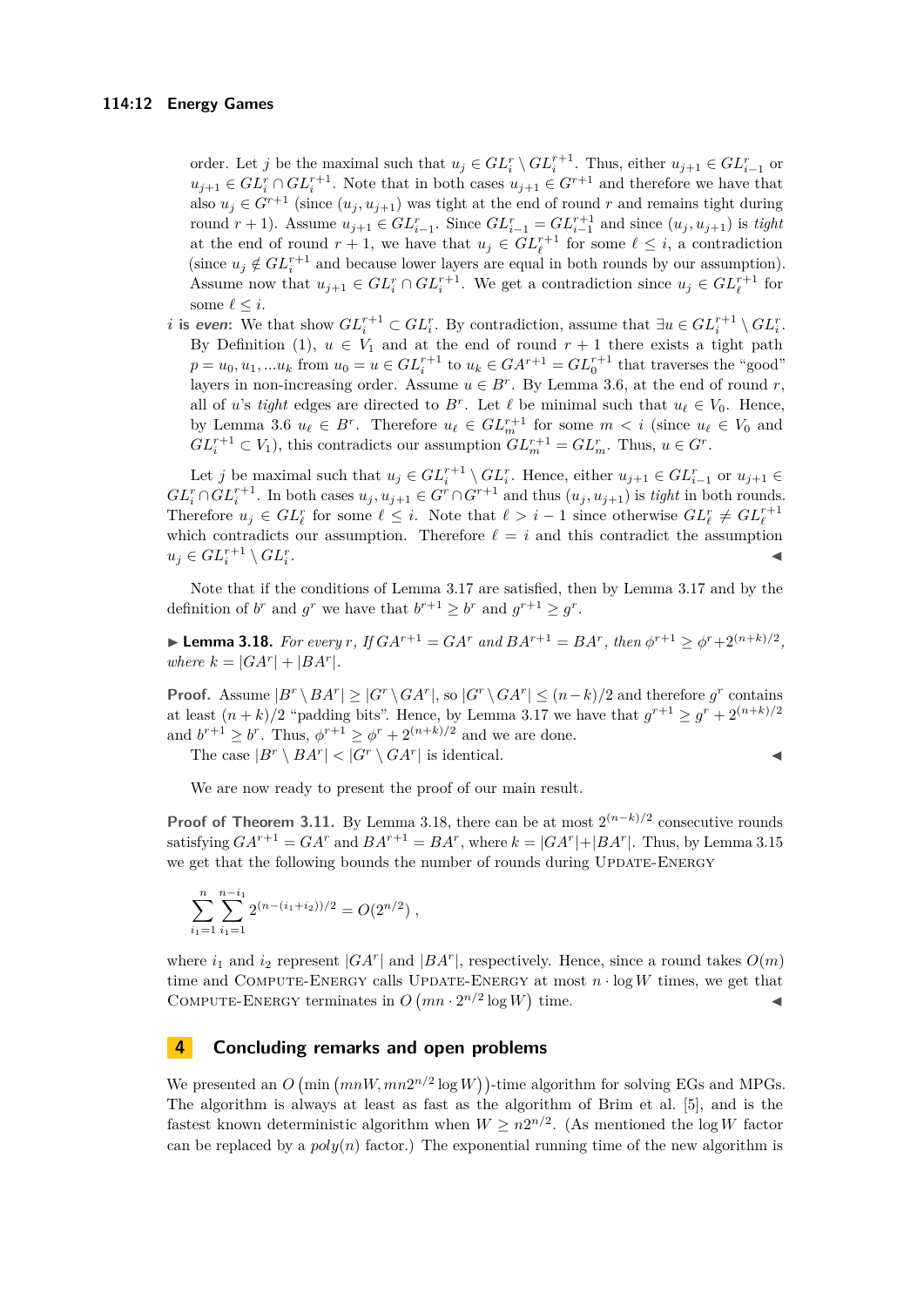still far from what we would wish for. We hope, however, that the techniques used in our paper may lead to further improvements. The ultimate goal of using scaling is to obtain an algorithm whose running time is  $O(poly(n) \log W)$ . We are, of course, still extremely far from achieving this goal.

Many open problems remain: (1) Improve the pseudopolynomial running time to  $O(mnf(W))$ , where  $f(W) = o(W)$ . A more ambitious open problem is: (2) Obtain a deterministic sub-exponential time algorithm for solving EGs and MPGs, matching the running time of the fastest randomized algorithms. Even more ambitious open problem is: (3) obtain a quasipolynomial time algorithm for EGs and MPGs, matching the running time of the fastest algorithm for solving PGs. The most ambitious problem, of course, is: (4) obtain a polynomial time algorithm for PGs, EGs and MPGs.

#### **References**

- <span id="page-12-8"></span>**1** Henrik Björklund and Sergei G. Vorobyov. Combinatorial structure and randomized subexponential algorithms for infinite games. *Theor. Comput. Sci.*, 349(3):347–360, 2005. [doi:10.1016/j.tcs.2005.07.041](http://dx.doi.org/10.1016/j.tcs.2005.07.041).
- <span id="page-12-9"></span>**2** Henrik Björklund and Sergei G. Vorobyov. A combinatorial strongly subexponential strategy improvement algorithm for mean payoff games. *Discrete Applied Mathematics*, 155(2):210–229, 2007.
- <span id="page-12-4"></span>**3** Mikołaj Bojanczyk and Wojciech Czerwiński. An Automata Toolbox, February 2018. URL: <https://www.mimuw.edu.pl/~bojan/papers/toolbox.pdf>.
- <span id="page-12-2"></span>**4** Patricia Bouyer, Uli Fahrenberg, Kim G Larsen, Nicolas Markey, and Jiří Srba. Infinite runs in weighted timed automata with energy constraints. In *International Conference on Formal Modeling and Analysis of Timed Systems*, pages 33–47. Springer, 2008.
- <span id="page-12-10"></span>**5** Lubos Brim, Jakub Chaloupka, Laurent Doyen, Raffaella Gentilini, and Jean-François Raskin. Faster algorithms for mean-payoff games. *Formal methods in system design*, 38(2):97–118, 2011.
- <span id="page-12-3"></span>**6** Cristian S. Calude, Sanjay Jain, Bakhadyr Khoussainov, Wei Li, and Frank Stephan. Deciding parity games in quasipolynomial time. In *Proc. of 49th STOC*, pages 252–263, 2017. [doi:](http://dx.doi.org/10.1145/3055399.3055409) [10.1145/3055399.3055409](http://dx.doi.org/10.1145/3055399.3055409).
- <span id="page-12-1"></span>**7** Arindam Chakrabarti, Luca De Alfaro, Thomas A Henzinger, and Mariëlle Stoelinga. Resource interfaces. In *International Workshop on Embedded Software*, pages 117–133. Springer, 2003.
- <span id="page-12-11"></span>**8** Krishnendu Chatterjee, Monika Henzinger, Sebastian Krinninger, and Danupon Nanongkai. Polynomial-time algorithms for energy games with special weight structures. *Algorithmica*, 70(3):457–492, 2014.
- <span id="page-12-0"></span>**9** A. Ehrenfeucht and J. Mycielski. Positional Strategies for Mean Payoff Games. *International Journal of Game Theory*, 8:109–113, 1979.
- <span id="page-12-5"></span>**10** John Fearnley, Sanjay Jain, Sven Schewe, Frank Stephan, and Dominik Wojtczak. An ordered approach to solving parity games in quasi polynomial time and quasi linear space. In *Proceedings of the 24th ACM SIGSOFT International SPIN Symposium on Model Checking of Software*, pages 112–121. ACM, 2017.
- <span id="page-12-7"></span>**11** Nathanaël Fijalkow, Paweł Gawrychowski, and Pierre Ohlmann. The complexity of mean payoff games using universal graphs. *CoRR*, abs/1812.07072, 2018. [arXiv:1812.07072](http://arxiv.org/abs/1812.07072).
- <span id="page-12-12"></span>**12** Harold N. Gabow and Robert Endre Tarjan. Faster Scaling Algorithms for General Graph-Matching Problems. *J. ACM*, 38(4):815–853, 1991. [doi:10.1145/115234.115366](http://dx.doi.org/10.1145/115234.115366).
- <span id="page-12-6"></span>**13** Hugo Gimbert and Rasmus Ibsen-Jensen. A short proof of correctness of the quasi-polynomial time algorithm for parity games. *CoRR*, abs/1702.01953, 2017. [arXiv:1702.01953](http://arxiv.org/abs/1702.01953).
- <span id="page-12-13"></span>**14** Andrew V. Goldberg. Scaling Algorithms for the Shortest Paths Problem. *SIAM J. Comput.*, 24(3):494–504, 1995. [doi:10.1137/S0097539792231179](http://dx.doi.org/10.1137/S0097539792231179).
- <span id="page-12-14"></span>**15** Andrew V. Goldberg and Satish Rao. Beyond the Flow Decomposition Barrier. *J. ACM*, 45(5):783–797, 1998. [doi:10.1145/290179.290181](http://dx.doi.org/10.1145/290179.290181).